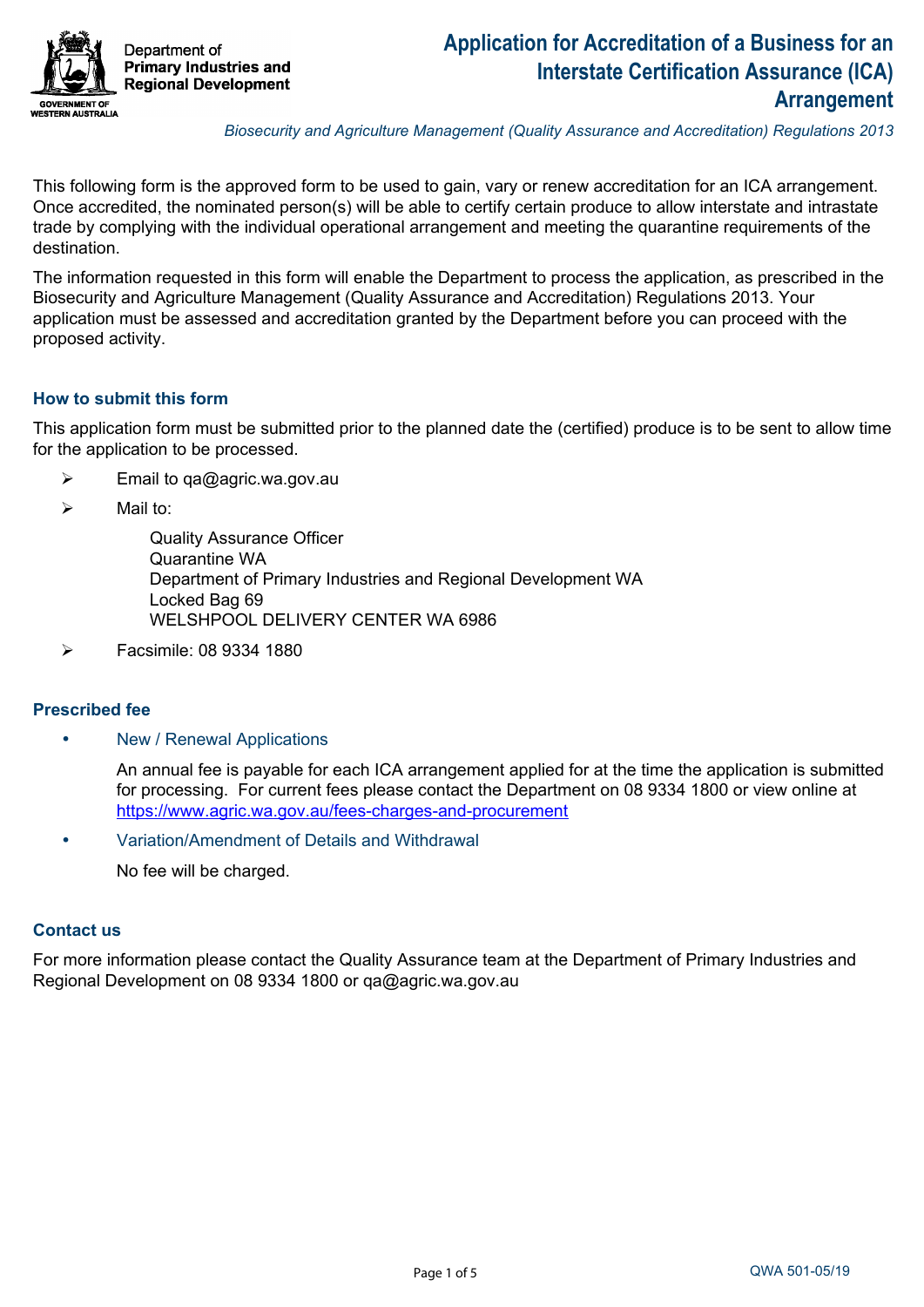

### **Application for Accreditation of a Business for an Interstate Certification Assurance (ICA) Arrangement**

|                      | <b>GOVERNMENT OF</b><br>WESTERN AUSTRALIA                                                                                                                | Biosecurity and Agriculture Management (Quality Assurance and Accreditation) Regulations 2013 |                                      |                                  |              |                                                                                                                                 | <u>, , , , , , , , , , , , , , , ,</u> |  |  |
|----------------------|----------------------------------------------------------------------------------------------------------------------------------------------------------|-----------------------------------------------------------------------------------------------|--------------------------------------|----------------------------------|--------------|---------------------------------------------------------------------------------------------------------------------------------|----------------------------------------|--|--|
|                      | <b>Type of Application</b>                                                                                                                               |                                                                                               |                                      |                                  |              |                                                                                                                                 |                                        |  |  |
|                      | <b>New Application for Accreditation</b>                                                                                                                 |                                                                                               |                                      |                                  |              |                                                                                                                                 |                                        |  |  |
| Section 1            | <b>Renewal of Accreditation</b>                                                                                                                          |                                                                                               |                                      | <b>Complete sections 1 to 11</b> |              |                                                                                                                                 |                                        |  |  |
|                      | <b>Amendment to Accreditation Details</b>                                                                                                                |                                                                                               |                                      |                                  |              |                                                                                                                                 |                                        |  |  |
|                      | <b>Withdrawal of Accreditation</b>                                                                                                                       |                                                                                               | Complete sections 1, 2, 3, 4, 5 & 10 |                                  |              |                                                                                                                                 |                                        |  |  |
|                      | <b>Type of Ownership of Business</b>                                                                                                                     |                                                                                               |                                      |                                  |              |                                                                                                                                 |                                        |  |  |
| Section <sub>2</sub> | (tick applicable box)                                                                                                                                    |                                                                                               |                                      | the below types.                 |              | Family / Discretionary Trusts cannot be accredited under an<br>ICA Arrangement. Applicants must be a legal entity as per one of |                                        |  |  |
|                      | Individual                                                                                                                                               | <b>Applicants Full Name</b>                                                                   |                                      |                                  |              |                                                                                                                                 |                                        |  |  |
|                      | Partnership                                                                                                                                              | <b>Full Name of each Partner</b><br>in normal order                                           |                                      |                                  |              |                                                                                                                                 |                                        |  |  |
|                      | <b>Incorporated Company</b>                                                                                                                              | Full Name of Organisation<br>Attach copy of Certificate of Incorporation                      |                                      |                                  |              |                                                                                                                                 |                                        |  |  |
|                      | <b>Full Name of Organisation</b><br><b>Cooperative Association</b><br>Attach copy of Certificate of Registration                                         |                                                                                               |                                      |                                  |              |                                                                                                                                 |                                        |  |  |
|                      | <b>Business Details</b>                                                                                                                                  |                                                                                               |                                      |                                  |              |                                                                                                                                 |                                        |  |  |
|                      | <b>ACN</b><br><b>ARBN</b><br><b>ABN</b>                                                                                                                  |                                                                                               |                                      |                                  |              |                                                                                                                                 |                                        |  |  |
| Section 3            | Trading Name(s) of the<br>Business (maximum of 3)                                                                                                        |                                                                                               |                                      |                                  |              |                                                                                                                                 |                                        |  |  |
|                      | <b>Postal Address</b>                                                                                                                                    |                                                                                               |                                      |                                  | <b>State</b> | Postcode<br>$\blacktriangledown$                                                                                                |                                        |  |  |
|                      | <b>Phone Number</b>                                                                                                                                      |                                                                                               | <b>Facsimile Number</b>              |                                  |              | <b>Mobile Number</b>                                                                                                            |                                        |  |  |
|                      | <b>Email Address</b>                                                                                                                                     |                                                                                               |                                      |                                  |              |                                                                                                                                 |                                        |  |  |
|                      | Has the business been accredited previously in WA?                                                                                                       |                                                                                               |                                      | <b>No</b><br>Yes                 |              | IP No W                                                                                                                         |                                        |  |  |
|                      | <b>Facility Details</b>                                                                                                                                  |                                                                                               |                                      |                                  |              |                                                                                                                                 |                                        |  |  |
| $\overline{4}$       | <b>Street Address</b>                                                                                                                                    |                                                                                               |                                      |                                  | <b>State</b> | Postcode<br>$\blacktriangledown$                                                                                                |                                        |  |  |
| Section              | <b>Phone Number</b>                                                                                                                                      |                                                                                               | <b>Facsimile Number</b>              |                                  |              | <b>Mobile Number</b>                                                                                                            |                                        |  |  |
|                      | <b>Email Address</b>                                                                                                                                     |                                                                                               |                                      |                                  |              |                                                                                                                                 |                                        |  |  |
|                      | <b>Operational Procedure</b>                                                                                                                             |                                                                                               |                                      |                                  |              |                                                                                                                                 |                                        |  |  |
|                      | Operational Procedure ICA                                                                                                                                |                                                                                               |                                      |                                  |              |                                                                                                                                 |                                        |  |  |
| Section <sub>5</sub> | If the Operational Procedure is documented in two parts, indicate the parts for which<br>Part A<br>Part B<br>Part A&B<br>your seeking accreditation for: |                                                                                               |                                      |                                  |              |                                                                                                                                 |                                        |  |  |
|                      | Type(s) of produce to be Certified Under this ICA Arrangement                                                                                            |                                                                                               |                                      |                                  |              |                                                                                                                                 |                                        |  |  |

If **NO**, please specify period of time (e.g. September to December) Does the applicant intend to operate this operational procedure for **more than 6 months** of this <br>accreditation year? accreditation year?

What records do you maintain to verify that the business is carrying out its responsibilities and duties under the Operational Procedure nominated in Section 5 of this application for accreditation?

We maintain all our records in accordance with the examples provided in the Operational Procedure; or

| We have developed alternative or additional records to those provided in the Operational Procedure.  |  |
|------------------------------------------------------------------------------------------------------|--|
| (List the alternative or additional records you intend to use and attach a copy to this application) |  |

A: B: C: D: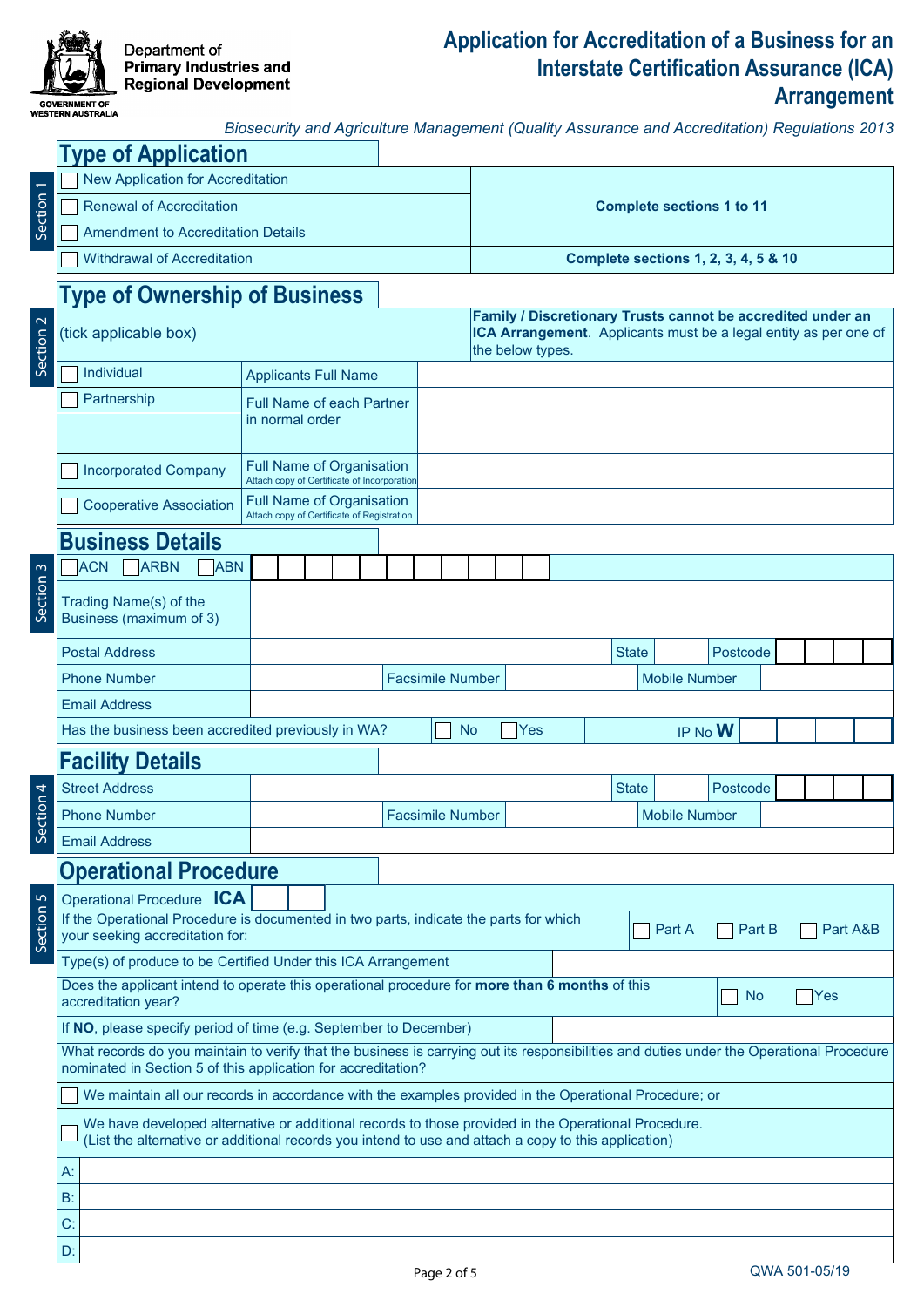# **Persons Responsible**

maintained.

| Section 6      | Certification<br>Controller                                                                                                                                                                                                                                                                                                                                                                                                                                                                                                                                                                                                    | <b>Full Name</b>                                                                                                                                                                                                                    |                                                                                            |  | Additional<br><b>Authorised</b>        | <b>Full Name</b> |                                                                                                                                                                                                                                                                     |  |  |  |
|----------------|--------------------------------------------------------------------------------------------------------------------------------------------------------------------------------------------------------------------------------------------------------------------------------------------------------------------------------------------------------------------------------------------------------------------------------------------------------------------------------------------------------------------------------------------------------------------------------------------------------------------------------|-------------------------------------------------------------------------------------------------------------------------------------------------------------------------------------------------------------------------------------|--------------------------------------------------------------------------------------------|--|----------------------------------------|------------------|---------------------------------------------------------------------------------------------------------------------------------------------------------------------------------------------------------------------------------------------------------------------|--|--|--|
|                |                                                                                                                                                                                                                                                                                                                                                                                                                                                                                                                                                                                                                                | <b>Position</b>                                                                                                                                                                                                                     |                                                                                            |  | Signatory (1)                          | <b>Position</b>  |                                                                                                                                                                                                                                                                     |  |  |  |
|                |                                                                                                                                                                                                                                                                                                                                                                                                                                                                                                                                                                                                                                | Phone                                                                                                                                                                                                                               |                                                                                            |  |                                        | Phone            |                                                                                                                                                                                                                                                                     |  |  |  |
|                |                                                                                                                                                                                                                                                                                                                                                                                                                                                                                                                                                                                                                                | Facsimile                                                                                                                                                                                                                           |                                                                                            |  |                                        | Facsimile        |                                                                                                                                                                                                                                                                     |  |  |  |
|                |                                                                                                                                                                                                                                                                                                                                                                                                                                                                                                                                                                                                                                | <b>Mobile</b>                                                                                                                                                                                                                       |                                                                                            |  |                                        | <b>Mobile</b>    |                                                                                                                                                                                                                                                                     |  |  |  |
|                |                                                                                                                                                                                                                                                                                                                                                                                                                                                                                                                                                                                                                                | Email                                                                                                                                                                                                                               |                                                                                            |  |                                        | Email            |                                                                                                                                                                                                                                                                     |  |  |  |
|                |                                                                                                                                                                                                                                                                                                                                                                                                                                                                                                                                                                                                                                | Signature                                                                                                                                                                                                                           | Print document to sign                                                                     |  |                                        | Signature        | Print document to sign                                                                                                                                                                                                                                              |  |  |  |
|                | Back-up<br>Certification                                                                                                                                                                                                                                                                                                                                                                                                                                                                                                                                                                                                       | <b>Full Name</b>                                                                                                                                                                                                                    |                                                                                            |  | <b>Additional</b><br><b>Authorised</b> | <b>Full Name</b> |                                                                                                                                                                                                                                                                     |  |  |  |
|                | Controller                                                                                                                                                                                                                                                                                                                                                                                                                                                                                                                                                                                                                     | <b>Position</b>                                                                                                                                                                                                                     |                                                                                            |  | Signatory (2)                          | Position         |                                                                                                                                                                                                                                                                     |  |  |  |
|                |                                                                                                                                                                                                                                                                                                                                                                                                                                                                                                                                                                                                                                | Phone                                                                                                                                                                                                                               |                                                                                            |  | Attach separate                        | Phone            |                                                                                                                                                                                                                                                                     |  |  |  |
|                |                                                                                                                                                                                                                                                                                                                                                                                                                                                                                                                                                                                                                                | Facsimile                                                                                                                                                                                                                           |                                                                                            |  | sheet for<br>additional                | Facsimile        |                                                                                                                                                                                                                                                                     |  |  |  |
|                |                                                                                                                                                                                                                                                                                                                                                                                                                                                                                                                                                                                                                                | <b>Mobile</b>                                                                                                                                                                                                                       |                                                                                            |  | authorised                             | <b>Mobile</b>    |                                                                                                                                                                                                                                                                     |  |  |  |
|                |                                                                                                                                                                                                                                                                                                                                                                                                                                                                                                                                                                                                                                | Email                                                                                                                                                                                                                               |                                                                                            |  | signatories                            | Email            |                                                                                                                                                                                                                                                                     |  |  |  |
|                |                                                                                                                                                                                                                                                                                                                                                                                                                                                                                                                                                                                                                                | Signature                                                                                                                                                                                                                           | Print document to sign                                                                     |  |                                        | Signature        | Print document to sign                                                                                                                                                                                                                                              |  |  |  |
|                |                                                                                                                                                                                                                                                                                                                                                                                                                                                                                                                                                                                                                                |                                                                                                                                                                                                                                     | <b>Person(s) Responsible History</b>                                                       |  |                                        |                  |                                                                                                                                                                                                                                                                     |  |  |  |
|                |                                                                                                                                                                                                                                                                                                                                                                                                                                                                                                                                                                                                                                | convicted of and offence under;                                                                                                                                                                                                     | Has the applicant or any persons listed in Section 6, been                                 |  | <b>No</b>                              | Yes              |                                                                                                                                                                                                                                                                     |  |  |  |
| Section 7      | If the answer is YES, please attach a separate sheet which<br>(a) the Biosecurity and Agriculture Management Act 2007;<br>specifies the offence, penalty, date and place of conviction for the<br>(b) the Plant Diseases Act 1914;<br>applicant(s) listed in Section 6.<br>(c) the Quarantine Act 1908 (Commonwealth);<br>(d) the Biosecurity Act 2015 (Commonwealth).                                                                                                                                                                                                                                                         |                                                                                                                                                                                                                                     |                                                                                            |  |                                        |                  |                                                                                                                                                                                                                                                                     |  |  |  |
|                | <b>Applicant History</b>                                                                                                                                                                                                                                                                                                                                                                                                                                                                                                                                                                                                       |                                                                                                                                                                                                                                     |                                                                                            |  |                                        |                  |                                                                                                                                                                                                                                                                     |  |  |  |
| ection 8       | has been                                                                                                                                                                                                                                                                                                                                                                                                                                                                                                                                                                                                                       |                                                                                                                                                                                                                                     | A previous application for accreditation for an ICA Arrangement                            |  | <b>Refused</b><br>Approved             |                  |                                                                                                                                                                                                                                                                     |  |  |  |
| $\overline{S}$ | Has an accreditation for an ICA Arrangement, or any other<br>authorisation given to the applicant under the Act been<br>suspended or revoked                                                                                                                                                                                                                                                                                                                                                                                                                                                                                   |                                                                                                                                                                                                                                     |                                                                                            |  | <b>No</b><br>Yes                       |                  |                                                                                                                                                                                                                                                                     |  |  |  |
|                |                                                                                                                                                                                                                                                                                                                                                                                                                                                                                                                                                                                                                                | <b>Conditions of Accreditation</b>                                                                                                                                                                                                  |                                                                                            |  |                                        |                  |                                                                                                                                                                                                                                                                     |  |  |  |
| Section 9      | For the proposes of this agreement the following definitions shall apply:-<br>"applicant" means the person, corporation, or other legal entity who is accredited under this agreement.<br>"inspector" means an inspector employed by the Department of Primary Industries and Regional Development,<br><b>Western Australia</b><br>"department" means the Department of Primary Industries and Regional Development, Western Australia (DPIRD).<br>"Interstate Certification Assurance system" means the processes, equipment, personnel, and resources used to<br>implement the Operational Procedure nominated in Section 5. |                                                                                                                                                                                                                                     |                                                                                            |  |                                        |                  |                                                                                                                                                                                                                                                                     |  |  |  |
|                |                                                                                                                                                                                                                                                                                                                                                                                                                                                                                                                                                                                                                                | <b>Conditions</b>                                                                                                                                                                                                                   |                                                                                            |  |                                        |                  |                                                                                                                                                                                                                                                                     |  |  |  |
|                | (i)                                                                                                                                                                                                                                                                                                                                                                                                                                                                                                                                                                                                                            | The applicant must obtain and operate the interstate certification assurance system in accordance with the Operational<br>Procedure nominated in Section 5, and must maintain the records specified in Section 5; and               |                                                                                            |  |                                        |                  |                                                                                                                                                                                                                                                                     |  |  |  |
|                | (ii)                                                                                                                                                                                                                                                                                                                                                                                                                                                                                                                                                                                                                           | The applicant will, upon request, allow an inspector to enter any premise where produce certified under the agreement is<br>treated or dispatched, or where any produce, equipment, chemicals, documents or records are stored; and |                                                                                            |  |                                        |                  |                                                                                                                                                                                                                                                                     |  |  |  |
|                | (iii)                                                                                                                                                                                                                                                                                                                                                                                                                                                                                                                                                                                                                          | The inspector may inspect or take samples of any relevant item present on the premise at the time of the search; and                                                                                                                |                                                                                            |  |                                        |                  |                                                                                                                                                                                                                                                                     |  |  |  |
|                | (iv)                                                                                                                                                                                                                                                                                                                                                                                                                                                                                                                                                                                                                           |                                                                                                                                                                                                                                     |                                                                                            |  |                                        |                  | The applicant must take all steps to assist an inspector in the conduct of audits including allowing the inspector or officer to<br>interview any employee of the applicant in relation to the implementation of the interstate certification assurance system; and |  |  |  |
|                | (v)                                                                                                                                                                                                                                                                                                                                                                                                                                                                                                                                                                                                                            |                                                                                                                                                                                                                                     |                                                                                            |  |                                        |                  | The applicant authorises the person listed in section 6 of this application to issue certificates on his or her behalf; and                                                                                                                                         |  |  |  |
|                | (vi)                                                                                                                                                                                                                                                                                                                                                                                                                                                                                                                                                                                                                           |                                                                                                                                                                                                                                     | inspector. The applicant will be notified of these costs at the time of accreditation; and |  |                                        |                  | The applicant agrees to pay to the Director General of the Department any costs associated with the conduct of audits by an                                                                                                                                         |  |  |  |
|                | The Director General may suspend, amend or revoke the registration if standards and manner of conduct are not being<br>(vii)                                                                                                                                                                                                                                                                                                                                                                                                                                                                                                   |                                                                                                                                                                                                                                     |                                                                                            |  |                                        |                  |                                                                                                                                                                                                                                                                     |  |  |  |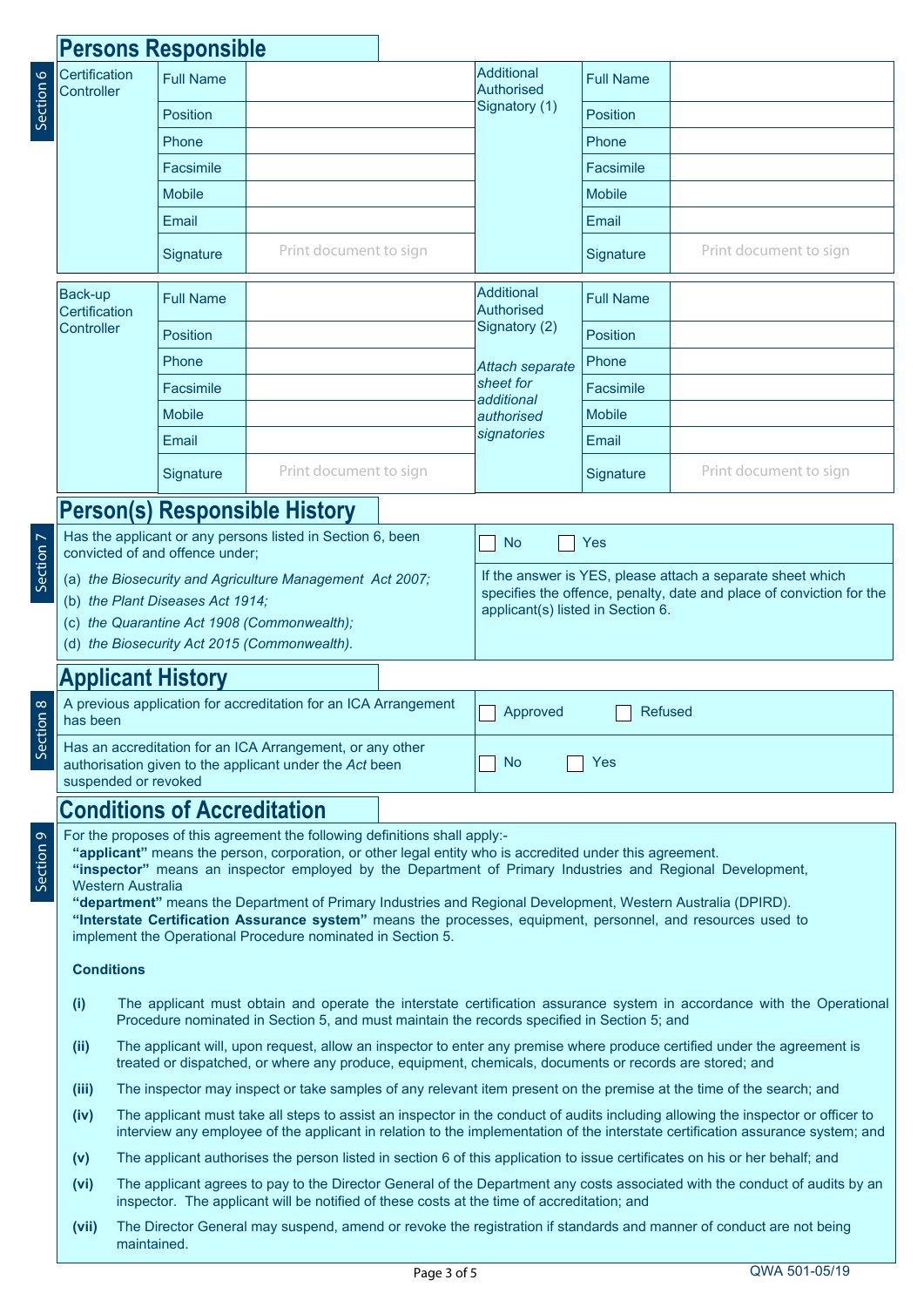|                 | <b>Declaration</b>                                                                                                                |                                                                  |                                                                                                                |                                                                                                                                                           |  |  |                        |  |  |  |
|-----------------|-----------------------------------------------------------------------------------------------------------------------------------|------------------------------------------------------------------|----------------------------------------------------------------------------------------------------------------|-----------------------------------------------------------------------------------------------------------------------------------------------------------|--|--|------------------------|--|--|--|
| $\overline{10}$ | Before signing this application, please                                                                                           |                                                                  |                                                                                                                |                                                                                                                                                           |  |  |                        |  |  |  |
| Section         |                                                                                                                                   | ensure that all sections are completed.                          |                                                                                                                | declare, as the applicant, or for and on behalf of the applicant that                                                                                     |  |  |                        |  |  |  |
|                 | This application must be signed by a<br>director, manager or senior executive of the:                                             |                                                                  |                                                                                                                | the applicant will comply with the conditions of accreditation, and any other<br>requirements set out by the department in relation to this approval; and |  |  |                        |  |  |  |
|                 | (i)<br>Certification Controller listed in<br>Section 6: and<br>(ii)<br>has the responsibility for the<br>business operations; and |                                                                  | I will ensure that the nominated persons listed in Section 6 under stand their<br>ii.<br>responsibilities; and |                                                                                                                                                           |  |  |                        |  |  |  |
|                 |                                                                                                                                   |                                                                  | iii.<br>the information contained in this application form is true and correct in every<br>particular.         |                                                                                                                                                           |  |  |                        |  |  |  |
|                 | (iii)                                                                                                                             | is authorised to sign application on<br>behalf of the applicant. |                                                                                                                | <b>Position</b>                                                                                                                                           |  |  | <b>Date</b>            |  |  |  |
|                 |                                                                                                                                   |                                                                  | Signature                                                                                                      |                                                                                                                                                           |  |  | Print document to sign |  |  |  |

### **Please see Section 11 on last page to complete payment options**

| <b>QWA QA Officers Use</b>                                                                                                                                                                           |           |     |             |                          |           |  |      |  |
|------------------------------------------------------------------------------------------------------------------------------------------------------------------------------------------------------|-----------|-----|-------------|--------------------------|-----------|--|------|--|
| Passed desk audit                                                                                                                                                                                    | <b>No</b> | Yes | <b>Name</b> |                          | Signature |  | Date |  |
| Notes / Comments                                                                                                                                                                                     |           |     |             |                          |           |  |      |  |
|                                                                                                                                                                                                      |           |     |             |                          |           |  |      |  |
| <b>Delegate Approval</b>                                                                                                                                                                             |           |     |             |                          |           |  |      |  |
| In accordance with Regulation 7(6) and 9 of the Biosecurity and Agriculture Management (Quality Assurance and Accreditation)<br>Regulations 2013, In Approve Refuse the Application for Accrediation |           |     |             |                          |           |  |      |  |
| <b>Name</b>                                                                                                                                                                                          |           |     |             | for the DIRECTOR GENERAL | Signature |  | Date |  |
| Notes / Comments                                                                                                                                                                                     |           |     |             |                          |           |  |      |  |